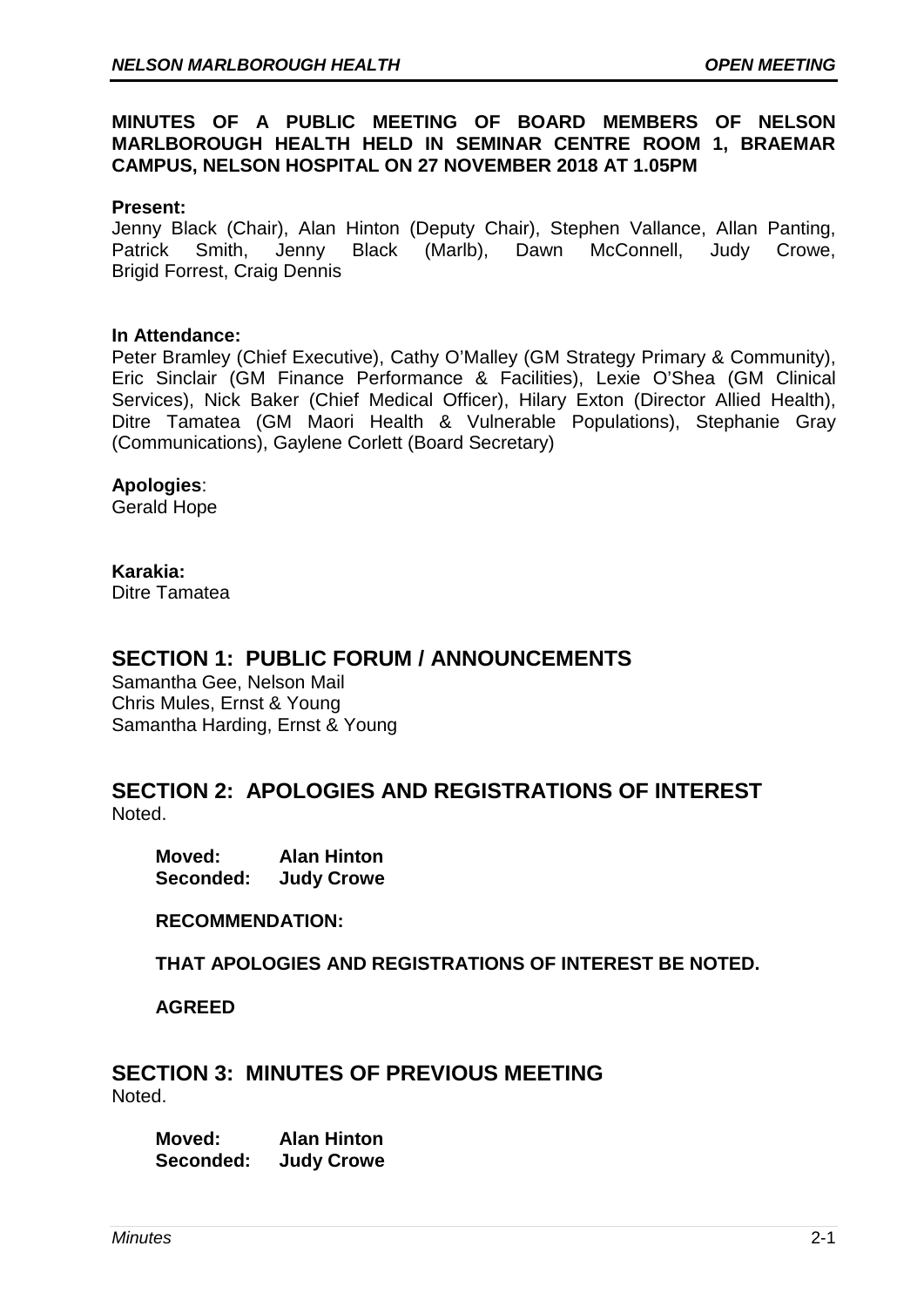# **THAT THE MINUTES OF THE MEETING HELD ON 23 OCTOBER 2018 BE ADOPTED AS A TRUE AND CORRECT RECORD.**

# **AGREED**

# **3.2 Action Points**

Item 1 – H&S dashboard: Due February 2019

Item 2 – Good news stories: Ongoing

Item 3 – CAMHS waitlist: Noted referrals to CAMHS, everyone is triaged and those identified as urgent get immediate support. Those with lower priority are put on a waitlist. Whilst on waitlist clinicians check in with families on a monthly basis. The Service is working on recruitment, however there are shortages thoughout New Zealand Item 4 – Investment Logic Mapping: GM Finance Performance & Facilities to complete.

#### **3.3 Correspondence**

Noted.

# **SECTION 4: CHAIR'S REPORT**

Noted.

**Moved: Jenny Black Seconded: Jenny Black (Marlb)**

# **RECOMMENDATIONS:**

**THAT THE BOARD RECEIVE THE CHAIR'S REPORT.**

**AGREED**

# **SECTION 5: CHIEF EXECUTIVE'S REPORT**

Discussion held on Stop Smoking service. **It was agreed that** that an update be prepared on the various initiatives in progress around stop smoking (with appropriate data) for the next meeting.

Noted the Individual Placement Support (IPS) initiative in Marlborough is an approach to supporting people with mental health issues to return to and/or stay in work. The pilot site is working with Work Counts in implementing this model with Mental Health Services and partnering with Te Ara Mahi. Two Employment Specialists have been employed, and have already assisted in supporting four people to gain employment.

The engagement of the Maori Health team with the community was noted. The GM Maori Health & Vulnerable Populations updated the Board on the Hapu Wananga pregnancy and parenting programme. This initiative has been successful in Picton and Motueka, and will be held in Nelson next month. This is the first time this initiative has been undertaken in the South Island.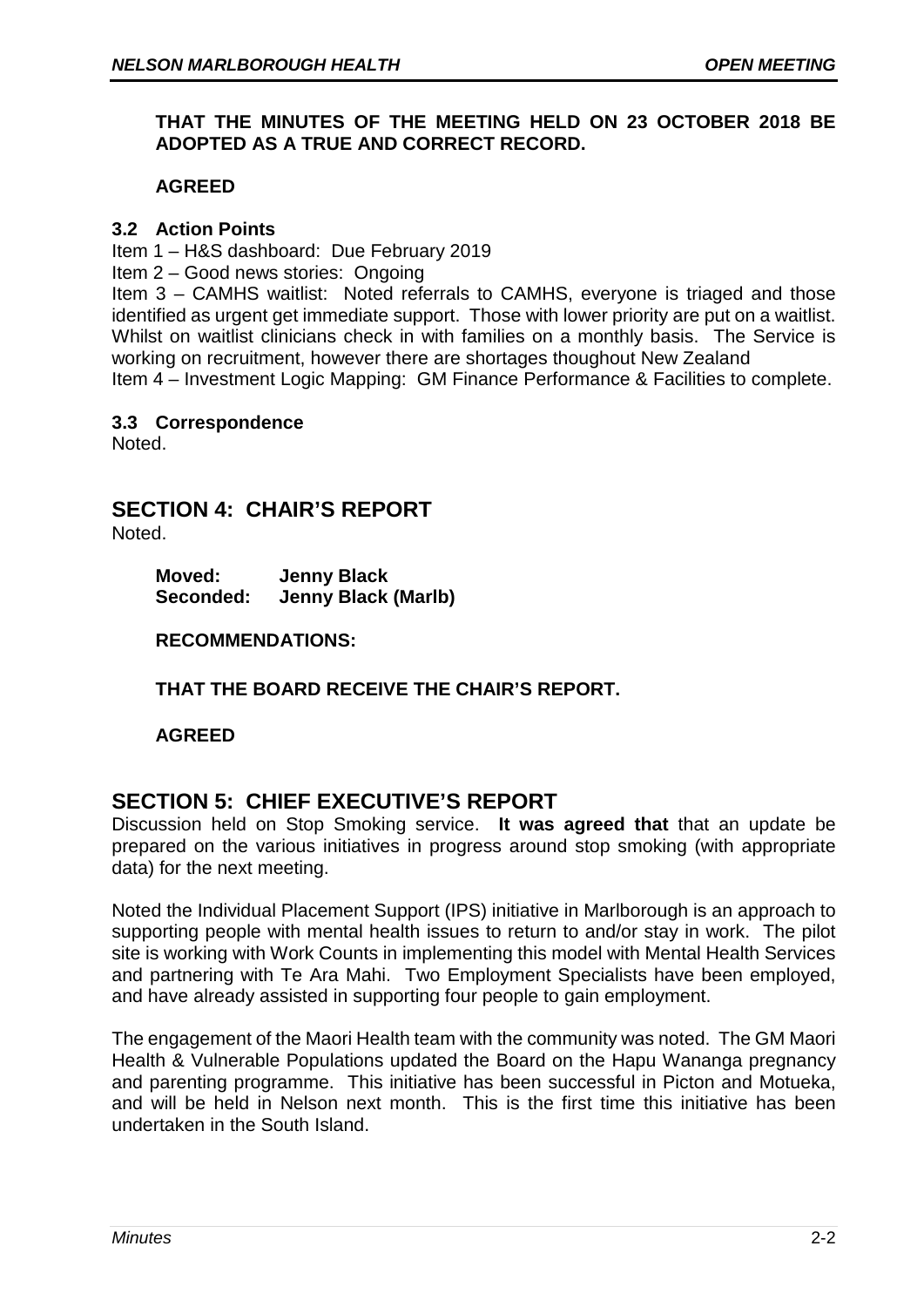The performance appraisal total was noted. It is understand a number of conversations have been held with staff, however the paperwork has not yet been completed. Noted the new GM P&C starts on 21 January.

**Moved: Patrick Smith Seconded: Brigid Forrest**

### **RECOMMENDATION:**

# **THAT THE BOARD RECEIVES THE CHIEF EXECUTIVE'S REPORT.**

#### **AGREED**

# **SECTION 6: CONSUMER COUNCIL CHAIR'S REPORT** Noted.

# **SECTION 7: UPDATES:**

# **7.1 Models of Care Programme**

Focus is currently on emerging themes and how these map to our criteria, updating the collateral, and data analysis on how primary care will impact on the demand for beds in the future.

# **7.2 Indicative Business Case**

The draft Indicative Business Case Ministerial update was noted. Significant population information is emerging along with seismic information. This will come together to shape possible solutions, especially around viability of the George Manson building.

# **SECTION 8: FINANCIAL REPORT**

The financial results for the first four months show a small surplus of \$143k which is favourable to plan by \$145k. This is a good result and sets us up well for the remainder of the financial year.

Discussion held on Green Prescription noting it is still utilised by GPs, and other forms of physical exercise is recommended to patients. **It was requested that** the GM Strategy Primary & Community obtain data on Green Prescription utilisation.

**Moved: Alan Hinton Seconded: Judy Crowe**

#### **RECOMMENDATIONS:**

# **THAT THE BOARD RECEIVES THE FINANCIAL REPORT.**

**AGREED**